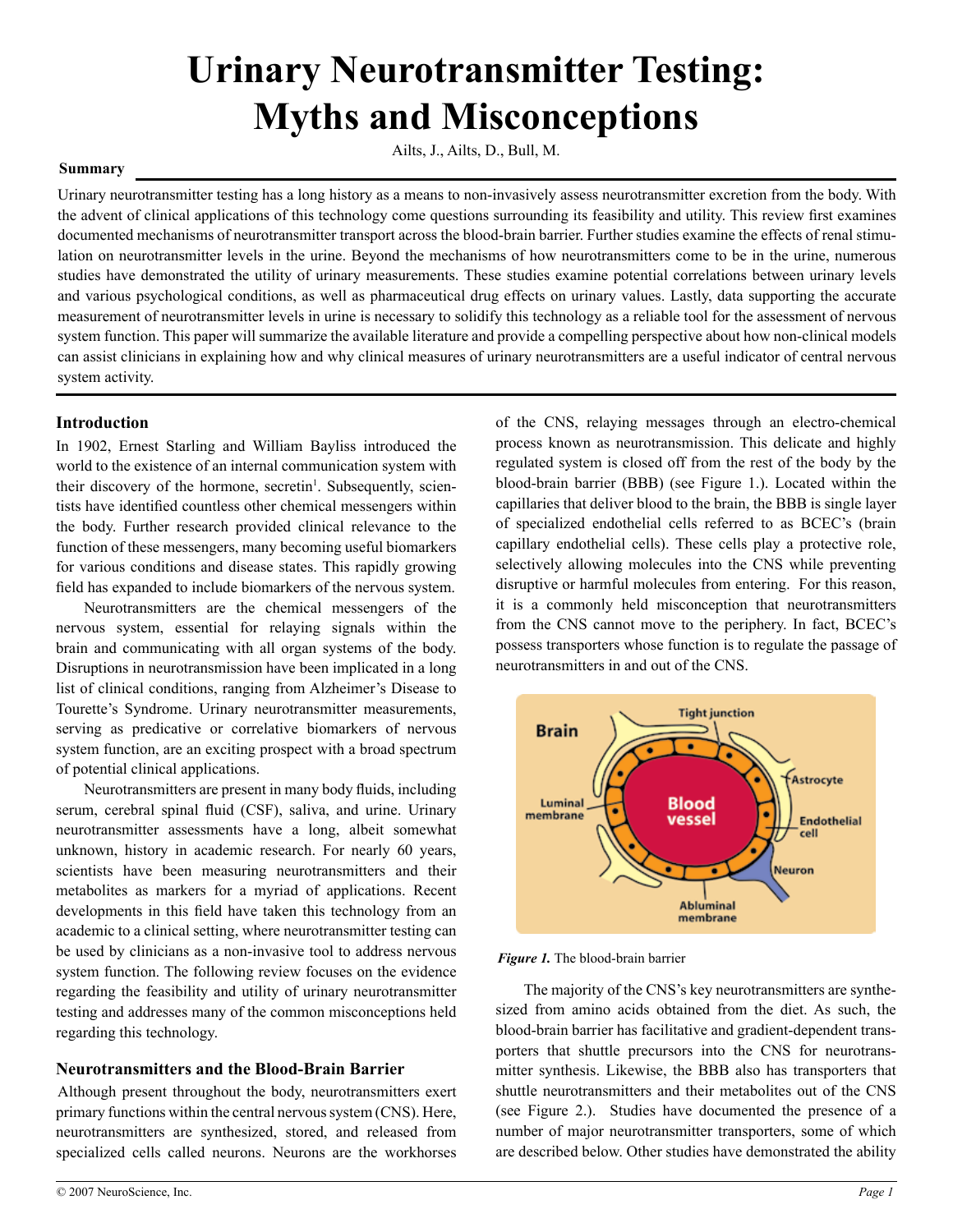of neurotransmitters to cross cerebral endothelial membranes, further supporting intact CNS neurotransmitter efflux.

- GABA transport from the brain to the blood has been shown to occur on the abluminal membrane via GAT2/BGT-1 transporters<sup>2</sup>. GABA transport across the luminal membrane is thought to occur, however, the transporter has not been identified yet<sup>3</sup>.
- Dopamine and Norepinephrine have been found to cross the abluminal membrane via the NET (Norepinephrine transporter $)^{4,5}$ .
- Serotonin has been found to cross both the luminal and abluminal membranes via the SERT (Serotonin transporter)<sup>6</sup>.
- Agmatine crosses the blood-brain barrier. When injected intraperitoneally in mice, an increase in whole-brain agmatine levels was apparent. Additionally, increased CSF agmatine levels were measured following intravenous injection in monkeys<sup>7</sup>.
- Glutamate crosses the abluminal membrane into the endothelial cell via excitatory amino acid transporters (EAAT) EAAT1, EAAT2, and EAAT3<sup>8</sup>. Facilitative glutamine and glutamate transporters are located in the luminal membranes, transporting glutamate from the brain and restricting entry of glutamate into the extracellular fluid of the brain<sup>9</sup>.
- Aspartic acid is transported out of the brain across the abluminal membrane via the EAAT and ASCT2<sup>10</sup>. Luminal transport is facilitated by XG-<sup>11</sup>.
- Phenylethylamine (PEA) is a lipid-soluble neurotransmitter that freely crosses the blood-brain barrier<sup>12</sup>.
- Histamine has been shown to cross both abluminal and luminal cerebral endothelial membranes, with primary action being luminal release<sup>13</sup>.
- Epinephrine uptake in human endothelial cells has been demonstrated in vitro $14$ .

The CNS employs a number of mechanisms to clear neurotransmitters from extracellular spaces. The majority of neurotransmitter molecules are taken back up into neurons and repackaged for future use. A percentage of the neurotransmitter pool is degraded into non-signaling metabolites through enzymatic conversion. Based on the evidence cited above, it is clear that intact neurotransmitters are directly transported out of the CNS and into the periphery.

# **Neurotransmitters and the Kidneys**

Neurotransmitters circulating in the blood are filtered by the kidneys and subsequently excreted in the urine. The existence of intact neurotransmitters in urine is not disputed, as evidenced by studies demonstrating renal transporters capable of filtering neurotransmitters from the blood to the urine. Researchers have identified renal polyspecific cation transporters, hOCT1, hOCT2, hOCT3, as well as the SLC6 family of transporters, which are responsible for monoamine elimination<sup>15-16</sup>. However, questions regarding the potential influence of renal neurotransmitter metabolism on urinary values are raised. Human kidneys contain the enzymes necessary to synthesize and metabolize the major neurotrans-



*Figure 2.* Neurotransmitter transport across the blood-brain barrier

mitters, as well as receiving neural inputs, thus potentially influencing urinary neurotransmitter levels. The degree to which renal neurotransmitter output influences urinary neurotransmitter levels must be considered, as this may affect how urinary data are interpreted. A study examining renal catecholamine (dopamine, norepinephrine, and epinephrine) excretion demonstrated that kidney nerve stimulation led to increased urinary catecholamine output. Based on the data collected, the researchers demonstrated renal nerve catecholamine release. In addition, it was concluded that urinary catecholamine excretion is a poor indicator of renal nerve catecholamine release<sup>17</sup>. This finding suggests neural renal catecholamine contribution to the total pool of urine catecholamines is not a major factor.

Additionally, alterations in neurotransmitter metabolism are not tissue-specific processes. Deficiencies in amino acid neurotransmitter precursors would limit both central neurotransmitter synthesis and renal neurotransmitter synthesis, or any other organ for that matter. In this regard, urinary values are a representation of whole body neurotransmitter metabolism.

Conclusive information comparing the contribution of renal neurotransmitter output to central and peripheral output is scant. However, this consideration may not be an issue if sufficient evidence exists that correlates urinary neurotransmitter levels to various clinical conditions.

# **Urinary Neurotransmitters and the CNS**

Studies have demonstrated a link between central nervous system neurotransmitter activity and urinary transmitter output. A study in rats examined the effects of oral ingestion of the serotonin precursor, 5-hydroxytryptophan (5-HTP), on specific brain regions<sup>18</sup>. Serotonin levels were measured using brain tissue immunoreactivity and urinalysis. The researchers noted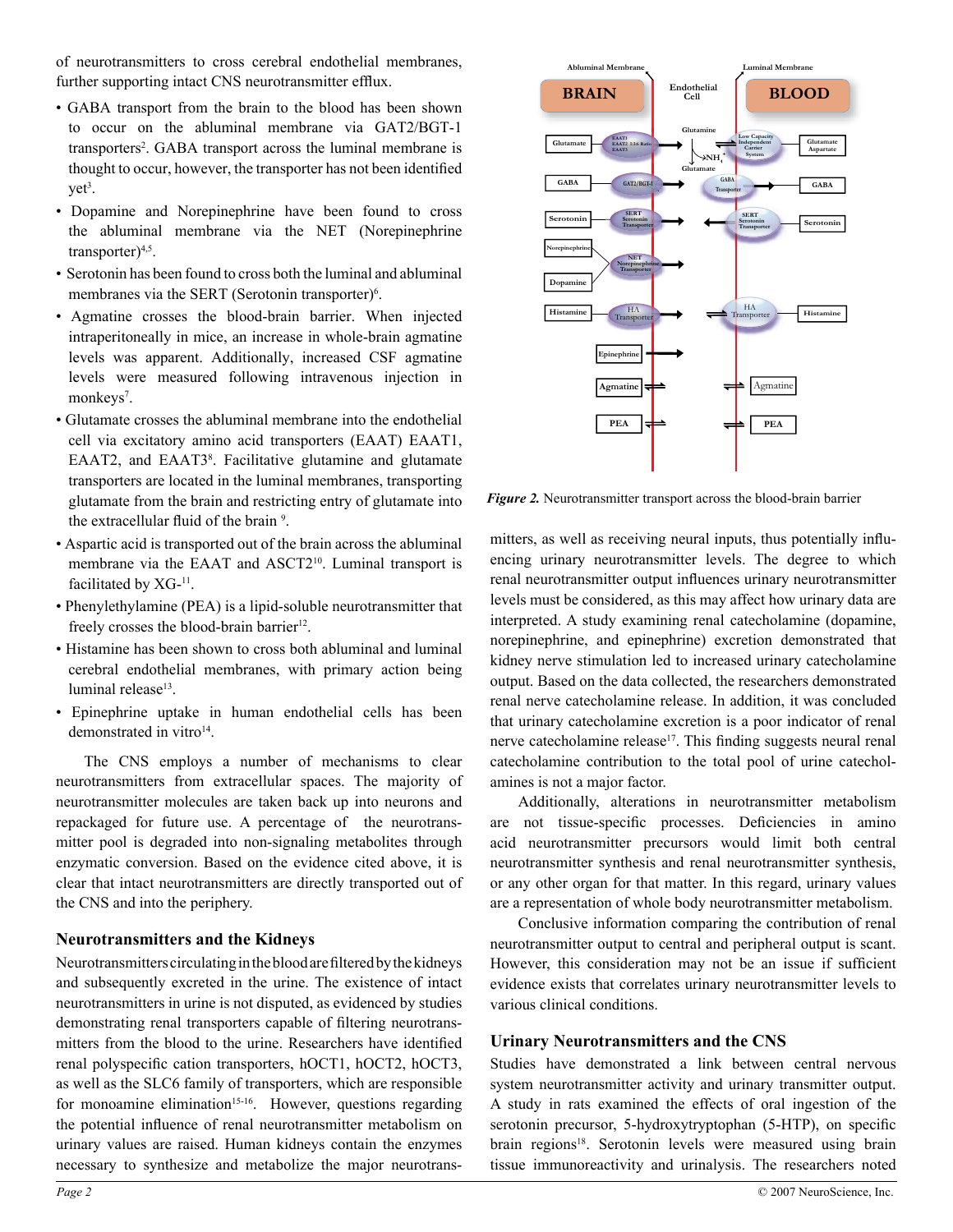maximum serotonin immunoreactivity in the serotonergic dorsal raphe nucleus within 2 hours of administration. Urinary analysis of serotonin, 5-HTP, and 5-hydroxyindolacetic acid (the major metabolite of serotonin) mirrored the changes observed in immunoreactivity, suggesting a positive correlation between CNS and urinary serotonin levels.

Another study in rats investigated the effect of induced hemiparkinsonism on the metabolism of catecholamines, as well as the relationship between cerebral catecholamine content and urinary catecholamine excretion. A positive correlation between urinary and striatal dopamine concentrations was demonstrated. Interestingly, the researchers concluded that measurement of urinary catecholamines and their metabolites is a prospective test for evaluating the status of the dopaminergic nigrostriatal system of the brain in experimental parkinsonism<sup>19</sup>.

The studies described above suggest a relationship between urinary neurotransmitter measurements and CNS levels. However, a limitation consistent in these types of studies is the use of animal models. Studies comparing urinary neurotransmitter excretion and neurotransmitter levels in CNS tissue samples are performed in non-human subjects for ethical reasons; consequently, human studies making similar comparisons do not exist. Post-mortem studies investigating correlations in urinary neurotransmitter concentrations and various conditions may offer further insight, however, studies of these type are rare.

A commonly held misconception suggests that cerebral spinal fluid (CSF) serves as the ideal body fluid for assessing CNS activity. While there are many studies correlating CSF to various conditions, a review of the literature did not reveal any studies demonstrating CSF neurotransmitters as diagnostic biomarkers for any psychological condition. Nor is there conclusive evidence that suggests CSF may be a superior clinical correlate to urine. In terms of clinical utility, this realization places urinary and CSF measures on a level playing field. However, a primary drawback using CSF is the invasive nature of the procedure itself. The stressors accompanied with a spinal tap, including mental, physical, and emotional, are likely to activate neurological stress pathways, which utilize neurotransmitters to modulate the response. The resulting stress response could potentially skew the results obtained.

Data correlating urinary to CSF neurotransmitter levels as they relate to various conditions is scarce. However, when considering the practical application of urinary assessments, the argument surrounding the urinary/CSF relationship may be inconsequential. The value in urinary neurotransmitter assessments is not derived from their correlation to CSF or CNS levels, rather from their correlation to various clinical conditions.

# **Urinary Neurotransmitters as Markers for Clinical Conditions**

Research documenting the excretion of urinary neurotransmitters and their metabolites in humans dates back to 1951, when von Euler published a number of papers on this subject<sup>20-22</sup>. The results of this pioneering research led to the first clinical application of neurotransmitter testing, the role of norepinephrine and its metabolites as biomarkers of an adrenal tumor known as pheochromocytoma22-23. The condition is characterized by the excessive urinary output of norepinephrine, and urinary measurements have been a recommended means of diagnosis for the condition<sup>24</sup>.

 In the years since this pioneering work, a compelling number of studies examining psychological disorders have employed urinary neurotransmitter testing. These studies provide evidence supporting three key points: *changes in urinary neurotransmitter excretioncorrelatewithdisease states, changesinneurotransmitter excretion correlate with therapeutic effectiveness, and urinary neurotransmitter assessments can assist the healthcare practitioner make more informed decisions regarding the choice of a particular intervention.*

Researchers have demonstrated significant differences between children diagnosed with autism and normal children in the urinary excretion of dopamine, norepinephrine, and their respective metabolites. Autistic children were found to have high levels of urinary dopamine excretion and low levels of urinary norepinephrine excretion relative to non-autistic controls. The results of this study support previous findings suggesting a potential role for altered monoamine metabolism in autistic children. The researchers also noted the prospect of urinary assays in pediatric research<sup>25</sup>.

Investigators examining the effects of trauma on urinary markers and their potential relation to posttraumatic stress disorder found significantly elevated levels of epinephrine following a traumatic event. These results correlated highly with the onset of acute posttraumatic stress disorder symptoms<sup>26</sup>. The findings suggest a predicative role for urinary assessments.

Another study examined the relationship between depression and anxiety symptoms and urinary norepinephrine excretion. The researchers compared urinary data to a psychological assessment evaluating depression and anxiety, the Beck Depression Inventory, and the anxiety portion of the Spielberger State-Trait Anxiety Inventory, respectively. There were significant positive correlations between scores on the inventories and levels of urinary norepinephrine excretion<sup>27</sup>. This study highlights the importance of interpreting urinary neurotransmitter results in tandem with accurate patient history information, due to the number of roles neurotransmitters play within the body.

Researchers have established a link between urinary epinephrine and norepinephrine excretion and obesity. A study in 577 Chinese subjects found that increased body mass index (BMI) was associated with increased norepinephrine but decreased epinephrine output. Additionally, subjects with an increased number of components of metabolic syndrome also had increased norepinephrine but decreased epinephrine output<sup>28</sup>. It was postulated that interactions between the insulin and sympathoadrenal systems could lead to the development of obesity. As such, urinary assessments may offer healthcare providers insight into the mechanisms underlying obesity.

# **Urinary Neurotransmitter Excretion Correlates with Therapeutic Effectiveness**

Another aspect of the clinical utility of urinary assessments is the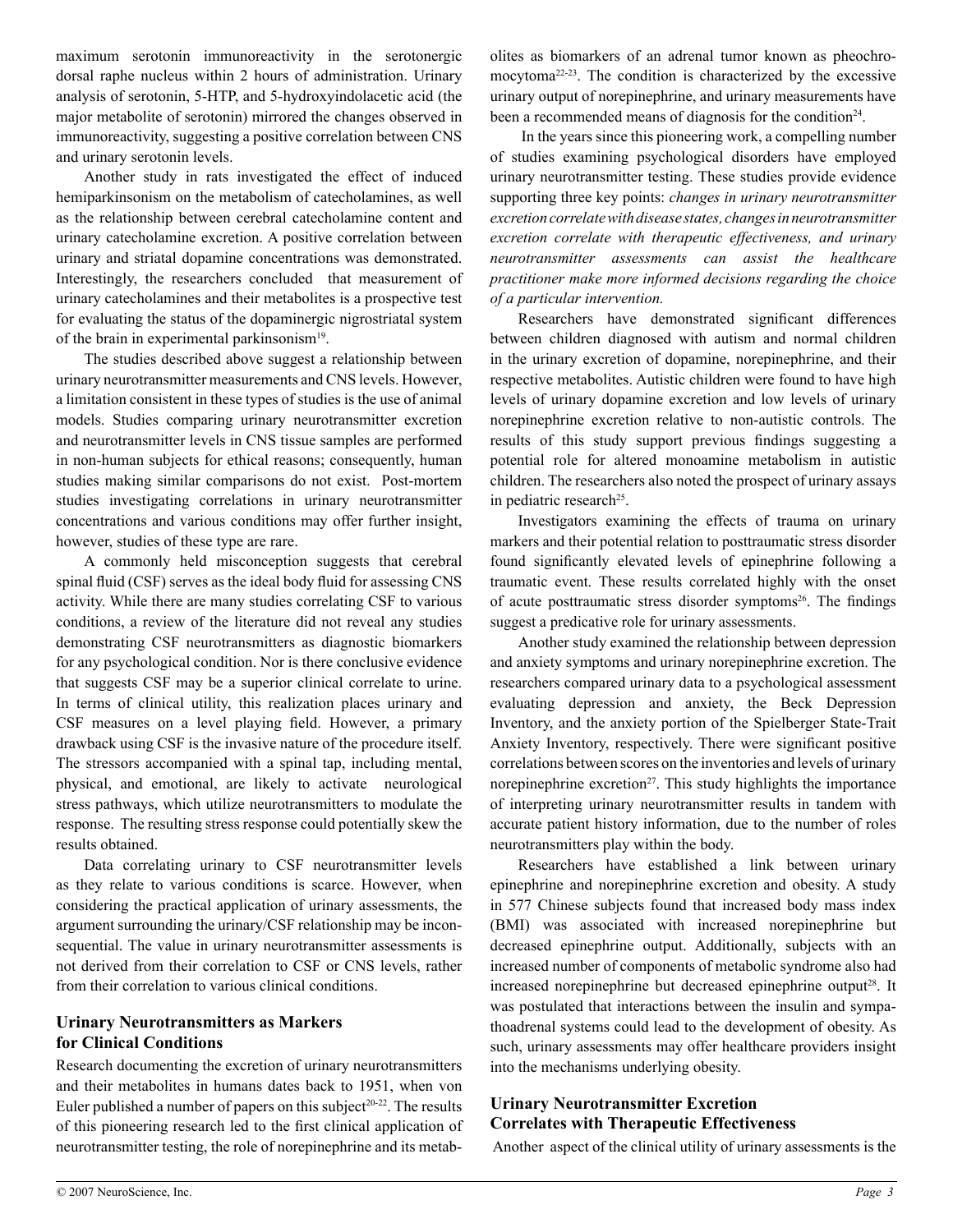ability to monitor therapeutic effectiveness. Because many of the modalities employed to treat psychological disorders influence neurotransmission, neurotransmitter testing can be used to assess the impact of various interventions under certain circumstances.

A study performed by researchers at Texas Christian University explored the efficacy of nutritional interventions enhancing neurotransmitter synthesis on a population of adopted children with high risk for the development of serious behavior disorders. Baseline and follow-up urine samples were collected from a group of 78 subjects, who were randomly assigned to a control group or a treatment group. Achenbach's Child Behavior Checklist (CBCL) was also performed at baseline and follow-up. The treatment group showed significant improvements on four of eight neurotransmitter assays: epinephrine, serotonin, GABA and PEA. Improvements on six of the eleven CBCL subscales were also reported: Anxiety/Depression, Thought Problems, Attention Problems, Aggressive Behavior, Other Problems, and Externalizing Behaviors (see Figure 3). The research focused on the efficacy of the nutritional intervention, which was demonstrated by both the CBCL subscale changes and improvements in urinary neurotransmitter levels<sup>29</sup>.

| Child Behavior Checklist      | Percent Change |         |  |
|-------------------------------|----------------|---------|--|
| Subscale:                     | Experimental   | Control |  |
| Attention Problems            | $-18$          | $-1$    |  |
| Thought Problems              | $-33$          | $+13$   |  |
| Other Problems                | $-23$          | 1       |  |
| Anxiety/Depression            | $-29$          | $-3$    |  |
| <b>Externalizing Problems</b> | $-22$          | $-6$    |  |
| Aggression                    | $-21$          | $-5$    |  |

| <b>Changes in Behavior Problems</b> |  |  |  |  |
|-------------------------------------|--|--|--|--|
|-------------------------------------|--|--|--|--|

#### **Changes in Neurotransmitter Levels**

| Morning Urine<br>Levels of: | Percent Change |         |  |
|-----------------------------|----------------|---------|--|
|                             | Experimental   | Control |  |
| Serotonin                   | $+148$         | +9      |  |
| GABA                        | $+21$          | $-19$   |  |
| PEA                         | $+8$           | +40     |  |
| Epinephrine                 |                | $-53-$  |  |

#### *Figure 3.* Changes in neurotransmitter levels and behavior problems in at-risk children. Green boxes indicate a positive change. Red boxes indicate a negative change. Adapted with permission from Purvis et al.

A study examining PEA excretion provided evidence that urinary assessments may be useful in determining therapeutic effectiveness. Twenty-two children diagnosed with attention deficit hyperactivity disorder (ADHD) were treated with methylphenidate, a CNS stimulant. The subjects were divided into two groups, those that responded to treatment and those that did not. Urinary PEA levels in the eighteen subjects who responded were significantly elevated by methylphenidate over baseline values. Conversely, treatment with methylphenidate did not increase PEA in non-responders<sup>30</sup>.

Further supporting the use of urinary measurements for the assessment of neurological interventions is a publication focusing on the use of L-DOPA in Parkinson's Disease patients. Here, the researchers investigated urinary and plasma measurements of L-DOPA, dopamine, and DOPAC in patients using L-DOPA therapy. It was concluded that both urine and plasma measurements are an effective means to assess patient compliance and avoid over-dosage<sup>31</sup>.

# **Urinary Neurotransmitter Testing Guides Therapeutic Decisions**

 Urinary neurotransmitter testing can be used to assist the clinician in making more informed decisions regarding therapeutic interventions. Psychological conditions are complex, often involving numerous neurotransmitter systems. As such, many are labeled as "spectrum" disorders, others are broken into various subgroups. Recognizing the biochemical diversity within a particular condition implies the need for interventions that are tailored to those differences. Neurotransmitter testing can help the clinician identify the unique biochemical pattern within a disorder, and offer insight into the modality that would best address the issue.

Drugs labeled for use in individuals diagnosed with Attention Deficit Hyperactivity Disorder (ADHD) work on various transmitter systems via differing proposed mechanisms of action. A study in children diagnosed with ADHD demonstrated, via urinary neurotransmitter testing, the differences between common treatments for ADHD. Subjects were given either methylphenidate hydrochoride or dextroamphetamine to compare the effects on excretion of urinary catecholamines and PEA. Methylphenidate led to a significant increase in norepinephrine excretion and no change in PEA excretion. Conversely, dextroamphetamine showed no change in norepinephrine excretion and a 1600% increase in PEA excretion. Currently, there are no definitive means of selecting a drug or other intervention that leads to the best possible outcome<sup>32</sup>.

A study on subjects diagnosed with Tourette's Syndrome (TS) examined differences in urinary PEA excretion. TS subjects with low PEA excretion performed worse than TS subjects with normal PEA excretion on a battery of neuropsychological measures<sup>33</sup>. This study suggests neurotransmitter testing may be useful in characterizing subgroups within a condition. Defining subgroups for a condition may allow clinicians to preferentially target therapeutic interventions to this particular biochemical imbalance.

# **Limitations of Urinary Assessments**

Urinary assessments do carry certain limitations. A primary limitation is that, with the exception of pheochromocytoma, neurotransmitter testing, in any medium, is not diagnostic for any particular disease or condition. However, urinary neurotransmitter testing can be considered a functional assessment, requiring interpretation of results in the context of a detailed patient history. Likely the most obvious limitation is the argument that urine is not an ideal indicator of CNS activity. Most of the organs within the body are capable of synthesizing, as well as degrading, one or more of the neurotransmitters. This is especially true of the gastro-intestinal system, where enterochromaffin cells serve as the primary site of serotonin synthesis, storage, and release in the body. Here, serotonin plays a pivotal role in the enteric nervous system, activating reflexes associated with intestinal secretion and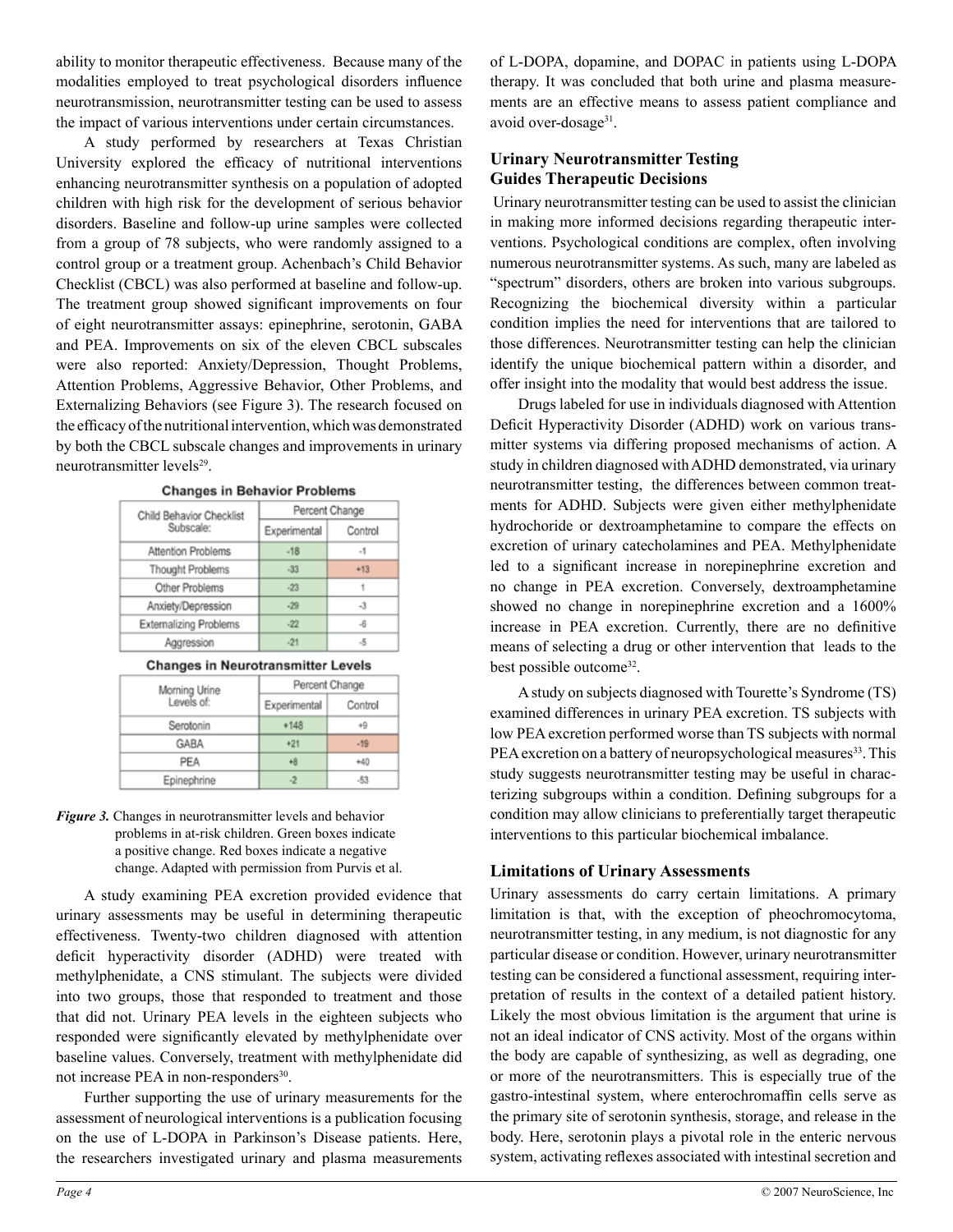motility<sup>34</sup>. As mentioned earlier, the kidneys contain the enzymes necessary to synthesize most neurotransmitters, likewise, serotonin receptors have been located in the skin, suggestive of additional peripheral roles. Therefore, urine neurotransmitter levels are representative of both peripheral and central activity. Regardless, neurotransmitters play essential roles outside of the CNS. Imbalances in urinary neurotransmitter levels are likely indicative of altered neurotransmitter metabolism throughout the body, reinforcing the importance of interpretation of values in tandem with patient history.

### **Conclusion**

The current body of literature provides evidence that urinary neurotransmitter testing has a place in clinical practice as a biomarker of nervous system function. Studies have demonstrated intact neurotransmitter transport out of the CNS, into the periphery, via blood-brain barrier transporters. Renal filtration of neurotransmitters via specific transporters is well-documented. Researchers have provided examples of urinary neurotransmitter measurements that correlate with CNS tissue concentrations. Lastly, a growing body of evidence exists that associates urinary neurotransmitter output with various clinical conditions, correlates values with therapeutic effectiveness, and allows clinicians to make more informed decisions.

Questions surrounding the source of neurotransmitters in the urine become irrelevant in light of the correlations between urinary excretion and various conditions. The studies cited offer a compelling argument that urinary neurotransmitter testing improves the ability of a clinician to make an informed decision, based on empirical evidence, in first line therapeutic choices that will improve outcomes.

# **References**

- 1. Zarate, A. and Saucedo, R. [On the centennial of hormones. A tribute to Ernest H. Starling and William M. Bayliss]. (2005) Gac.Med.Mex. 141(5): 437-439.
- 2. Takanaga, H., Ohtsuki, S., Hosoya, Ki, and Terasaki, T. GAT2/BGT-1 as a system responsible for the transport of gamma-aminobutyric acid at the mouse blood-brain barrier. (2001) J.Cereb.Blood Flow Metab. 21(10): 1232-1239.
- 3. Kakee, A., Takanaga, H., Terasaki, T., Naito, M., Tsuruo, T., and Sugiyama, Y. Efflux of a suppressive neurotransmitter, GABA, across the blood-brain barrier. (2001) J.Neurochem. 79(1): 110-118.
- 4. Ohtsuki, S. New aspects of the blood-brain barrier transporters; its physiological roles in the central nervous system. (2004) Biol.Pharm. Bull. 27(10): 1489-1496.
- 5. Wakayama, K., Ohtsuki, S., Takanaga, H., Hosoya, K., and Terasaki, T. Localization of norepinephrine and serotonin transporter in mouse brain capillary endothelial cells. (2002) Neurosci.Res. 44(2): 173-180.
- 6. Wakayama, K., Ohtsuki, S., Takanaga, H., Hosoya, K., and Terasaki, T. Localization of norepinephrine and serotonin transporter in mouse brain capillary endothelial cells. (2002) Neurosci.Res. 44(2): 173-180.
- 7. Piletz, J. E., May, P. J., Wang, G., and Zhu, H. Agmatine crosses the blood-brain barrier. (2003) Ann.N.Y.Acad.Sci. 100964-74.
- 8. Arriza, J. L., Fairman, W. A., Wadiche, J. I., Murdoch, G. H., Kavanaugh, M. P., and Amara, S. G. Functional comparisons of three glutamate transporter subtypes cloned from human motor cortex. (1994) J.Neurosci. 14(9): 5559-5569.
- 9. Hawkins, R. A., O'Kane, R. L., Simpson, I. A., and Vina, J. R. Structure of the blood-brain barrier and its role in the transport of amino acids. (2006) J.Nutr. 136(1 Suppl): 218S-226S.
- 10. Hosoya, K., Sugawara, M., Asaba, H., and Terasaki, T. Blood-brain barrier produces significant efflux of L-aspartic acid but not Daspartic acid: in vivo evidence using the brain efflux index method. (1999) J.Neurochem. 73(3): 1206-1211.
- 11. Hawkins, R. A., O'Kane, R. L., Simpson, I. A., and Vina, J. R. Structure of the blood-brain barrier and its role in the transport of amino acids. (2006) J.Nutr. 136(1 Suppl): 218S-226S.
- 12. Szabo, A., Billett, E., and Turner, J. Phenylethylamine, a possible link to the antidepressant effects of exercise? (2001) Br.J.Sports Med. 35(5): 342-343.
- 13. Huszti, Z., Deli, M. A., and Joo, F. Carrier-mediated uptake and release of histamine by cultured rat cerebral endothelial cells. (1-30- 1995) Neurosci.Lett. 184(3): 185-188.
- 14, Hardebo, J. E. and Owman, C. Characterization of the in vitro uptake of monoamines into brain microvessels. (1980) Acta Physiol Scand. 108(3): 223-229.
- 15. Hayer-Zillgen, M., Bruss, M., and Bonisch, H. Expression and pharmacological profile of the human organic cation transporters hOCT1, hOCT2 and hOCT3. (2002) Br.J.Pharmacol. 136(6): 829-836.
- 16. Chen, N. H., Reith, M. E., and Quick, M. W. Synaptic uptake and beyond: the sodium- and chloride-dependent neurotransmitter transporter family SLC6. (2004) Pflugers Arch. 447(5): 519-531.
- 17. Kopp, U., Bradley, T., and Hjemdahl, P. Renal venous outflow and urinary excretion of norepinephrine, epinephrine, and dopamine during graded renal nerve stimulation. (1983) Am.J.Physiol. 244(1): E52-E60.
- 18. Lynn-Bullock, C. P., Welshhans, K., Pallas, S. L., and Katz, P. S. The effect of oral 5-HTP administration on 5-HTP and 5-HT immunoreactivity in monoaminergic brain regions of rats. (2004) J.Chem. Neuroanat. 27(2): 129-138.
- 19. Chekhonin, V. P., Baklaushev, V. P., Kogan, B. M., Savchenko, E. A., Lebedev, S. V., Man'kovskaya, I. V., Filatova, T. S., Yusupova, I. U., and Dmitrieva, T. B. Catecholamines and their metabolites in the brain and urine of rats with experimental Parkinson's disease. (2000) Bull.Exp.Biol.Med. 130(8): 805-809.
- 20. von Euler, U. S. and Luft, R. Noradrenaline output in urine after infusion in man. (1951) Br.J.Pharmacol.Chemother. 6(2): 286-288.
- 21. von Euler, U. S. and HELLNER, S. Excretion of noradrenaline, adrenaline, and hydroxytyramine in urine. (4-25-1951) Acta Physiol Scand. 22(2-3): 160-167.
- 22. von Euler, U. S. [Adrenalin and noradrenalin in the urine of normal subjects and patients with pheochromocytoma.]. (3-31-1951) Med. Welt. 20(13): 406-407.
- 23. ENGEL, A. and von Euler, U. S. Diagnostic value of increased urinary output of pheochromocytoma. (9-23-1950) Lancet. 2(13): 387.
- 24. Duncan, M. W., Compton, P., Lazarus, L., and Smythe, G. A. Measurement of norepinephrine and 3,4-dihydroxyphenylglycol in urine and plasma for the diagnosis of pheochromocytoma. (7-21- 1988) N.Engl.J.Med. 319(3): 136-142.
- 25. Barthelemy, C., Bruneau, N., Cottet-Eymard, J. M., Domenech-Jouve, J., Garreau, B., Lelord, G., Muh, J. P., and Peyrin, L. Urinary free and conjugated catecholamines and metabolites in autistic children. (1988) J.Autism Dev.Disord. 18(4): 583-591.